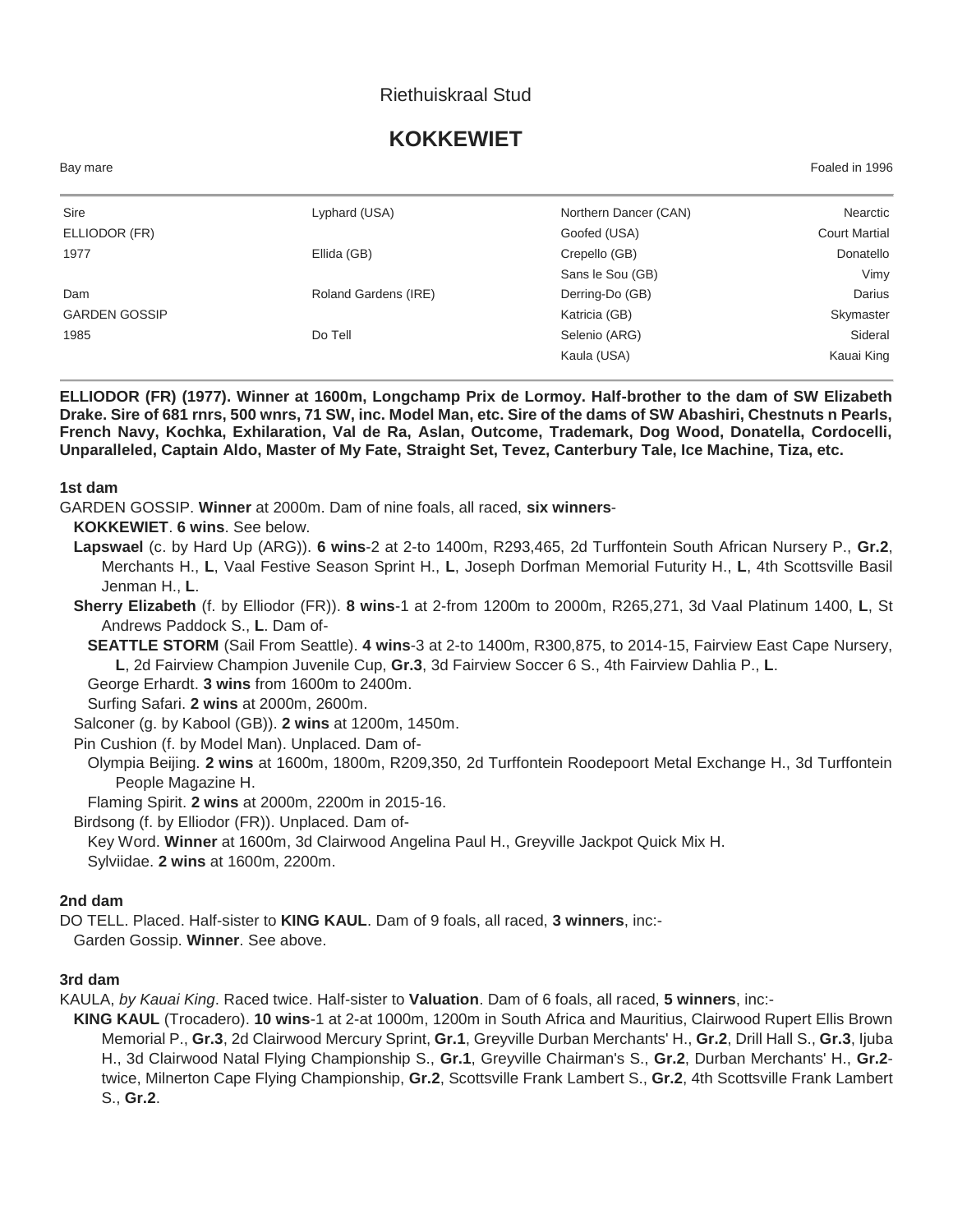#### **4th dam**

- **Arbitrate**, *by Arbar (FR)*. **Winner**, 2d Lingfield Oaks Trial S., Gr.3. Half-sister to **ABOVE SUSPICION**, **DOUTELLE**. Dam of 7 foals, 6 to race, **4 winners**, inc:-
	- **Valuation** (Gulf Pearl). **5 wins**, 2d Royal Ascot Queen's Vase, **Gr.3**.
	- Guiding Light. Placed, 3d Kempton Royal George S. Dam of-
		- **Princess Zena** (Habitat). **Winner** at 2, 3d Royal Ascot Queen Mary S., **Gr.2**. Dam of-
			- **SUPREME LEADER** (Bustino). **3 wins** from 1m to 1¼m, Newmarket Earl of Sefton S., **Gr.3**, 3d The Two Thousand Guineas, **Gr.1**. Sire.
			- **DANCING ZENA** (Dancing Brave). **8 wins** from 1400m to 2200m in U.A.E, Abu Dhabi National Day Cup, **L**. Sire.
			- **OCEANUS** (Julio Mariner). **4 wins** from 17f to 3m, Sandown Winter Novice Hurdle, **L**.
			- Lulworth Cove. **Winner** at 2, Deauville Prix de Gonneville. Dam of-
			- **SHOOT IN THE DARK** (Diesis). **7 wins**-3 at 2, £128,215, Rome Premio Aringo, **L**, 2d Criterium di Roma, **Gr.3**.
			- **REFERENCE LIGHT** (Diesis). **6 wins**-1 at 2-to 1200m, £141,936 in GB and Italy, Milan Premio Bersaglio, **L**, 2d Rome Premio Melton, **Gr.2**. Sire.
			- **LYME BAY** (Pharly). **5 wins**-2 at 2-from 1400m to 1600m, Rome Premio Torricola, **L**, 3d Rome Premio Regina Elena, **Gr.2**. Producer.
			- Sequenza. Unraced. Dam of-
			- **PLANET RULER** (Danehill). **6 wins** at 1000m, 1400m, HK\$18,334,400, HKJC Cathay Pacific International Sprint Trial, **HK-2**, 2d Cathay Pacific Hong Kong Sprint, **Gr.1**.
		- **La Dolce** (Connaught). **2 wins** at 1m, Ascot Almers Coffee S., 2d Newcastle Virginia S., **L**. Dam of-
		- **PEBBLES** (Sharpen Up). Head of The 1985 USA 4YO+ Free H. Top of The 1985 European 4YO+ Classification (1300 - 2100m). **8 wins**-2 at 2-from 6f to 1½m, £406,278, US\$900,000, Breeders' Cup Turf S., **Gr.1**, The One Thousand Guineas, **Gr.1**, Newmarket Champion S., **Gr.1**, Sandown Eclipse S., **Gr.1**, 2d Newmarket Champion S., **Gr.1**. Dam of-
			- Pechenga. Unraced. Dam of-
				- Calabrosa. **2 wins** at 2000m, 2200m, Milan Premio Candelo, 2d Milan Premio Canneto. Dam of-
					- **TIBROSO** (Tibullo). **8 wins**-1 at 2-from 1400m to 2000m, €148,599, Siracusa Premio Nastro d'Oro di Sicilia, **L**, 2d Rome Premio Baybird.
		- Dolsk. **2 wins** at 2000m, 2200m, 4th Toulouse Le Vase d'Argent, **L**. Dam of-
			- **MILLENNIUM BIO** (Sunday Silence). **7 wins**-2 at 2-at 1600m, 1800m, 266,713,000¥, Tokyo Fuji S., **Gr.3**, Hanshin Yomiuri Milers Cup, **Jpn-2**. Sire.
			- **ADMIRE TOUCH** (Timber Country). **4 wins**-2 at 2-from 1000m to 3000m in Japan and Korea, Sonoda Hyogo Junior Grand Prix, **Jpn-3**, 3d Kawasaki Zen-Nippon Sansai Yushun, **Jpn-2**.
			- Drum Melody. Placed in France. Dam of-
				- **MARUBUTSU TOP** (Dance in the Dark). **10 wins**-1 at 2-from 1500m to 3350m, 253,259,000¥, Saga Kinen, **Jpn-3**, 2d Hakodate Marine S., **L**.
		- **WHITE MELODY** (Kurofune). **4 wins** from 1400m to 2100m, 80,850,000¥, Kawasaki Kanto Oaks, **L**. Producer. Ela Meem. Unplaced. Dam of-
			- Elegantissima. Placed at 2 in GB. Dam of-
				- Sheik'n Swing. **2 wins** at 6f, 7f in GB. Dam of-
				- **OUR JONATHAN** (Invincible Spirit). **7 wins**-4 at 2-to 1400m, £179,712, €139,222, Criterium de Maisons-Laffitte, **Gr.2**, Ascot Cornwallis S., **Gr.3**.
		- Port Ahoy. **2 wins** at 2 in GB. Dam of-
		- **PRETTY POL** (Final Straw). **3 wins**-1 at 2-at 1600m, 2000m in GB and Italy, Milan Premio Carlo Porta, **Gr.3**. Dam of-
			- **POLKA DANCER** (Dancing Brave). **3 wins** at 1m, 1¼m, Sandown United Breweries Fillies S., **L**. Producer. Cutpurse Moll. **Winner** at 7f in GB. Dam of-
				- **COLONEL COTTON** (Royal Applause). **3 wins** at 5f, 6f, Newmarket Rous S., **L**, 3d Newmarket Bentinck S., **Gr.3**.
				- Lola Sapola. **2 wins**-1 at 2-at 7f, 1½m in GB. Dam of-
				- **ARPINATI** (Lucky Story). **4 wins**-3 at 2-to 1500m, €69,105, HK\$3,142,000, to 2014-15 in Italy and HK, Milan Premio Primi Passi, **Gr.3**, 3d Milan Gran Criterium, **Gr.1**.
		- **Top Hope** (High Top). **2 wins** at 2, 3d Haydock Lancashire Oaks, **Gr.3**. Dam of-
		- **FREE THINKER** (Shadeed). Champion 3YO Mile Filly in Italy in 1990. **2 wins** at 1600m in GB and Italy, Milan Premio Verziere, **L**. Dam of-
			- **KIA ORA** (Miswaki). **5 wins** at 1400m, 1600m in India, Pune Turf Club Trophy, **L**. Producer.